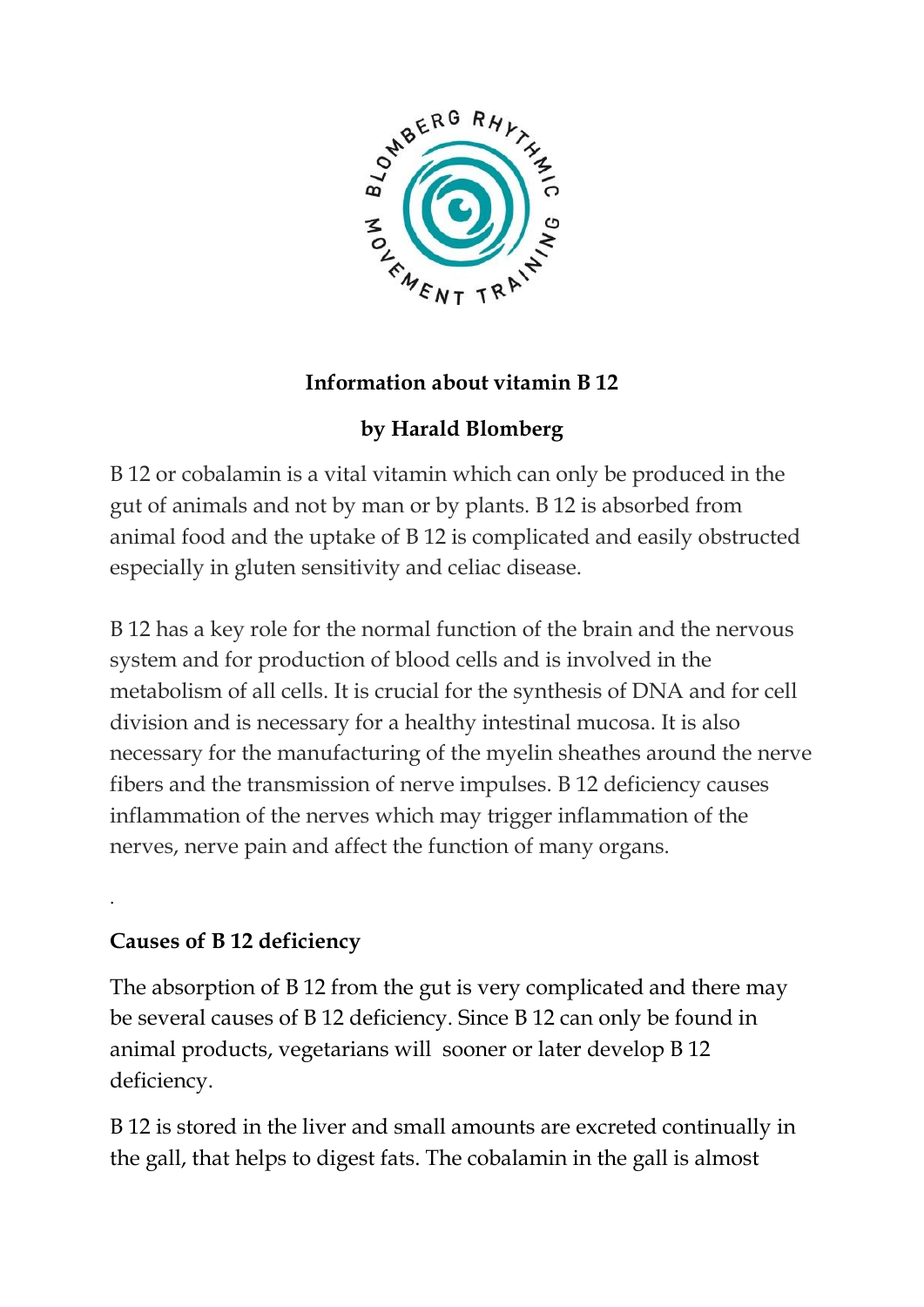completely reabsorbed in the small intestine and brought back to the liver provided the small intestine functions normally.

The reabsorption of cobalamin from the small intestine explains why it can take twenty years to develop lack of B 12 after becoming a vegetarian but only one to three years if the reabsorption of B 12 is obstructed due to a disorder of the stomach or small intestine.

A healthy and well-functioning mucosa of the stomach is necessary for the absorption of cobalamin. Atrophic gastritis is an autoimmune disorder of the stomach mucosa triggered by gluten. It is common in celiac disease and obstructs the ability of the stomach to excrete hydrochloric acid, pepsin and intrinsic factor (IF). Since cobalamin is part of animal protein in the food we eat, it needs to be digested by hydrochloric acid and pepsin to be released and joined with intrinsic factor. The complex cobalamin-IF must then attach to specific receptors in the small intestine in order to pass into the blood.

The autoimmune process in the gastric mucosa is gradual and may last several years before the production of IF completely ends. Atrophic gastritis often occurs together with other autoimmune diseases such as rheumatoid arthritis, thyroid disease, Crohn´s disease and psoriasis.

A healthy mucosa in the small intestine is required for a good resorption of B 12 from food. Therefore persons with a damaged mucosa of the of the small intestine due to celiac disease or gluten sensitivity can develop cobalamin deficiency in spite of the fact that they have a healthy stomach and no deficiency of IF or hydrochloric acid.

## **Nerve inflammation and nerve pain normal in B12 deficiency**

The symptoms of cobalamin deficiency develop gradually and therefore the diagnosis may often be missed. Symptoms like fatigue and impaired memory are common in early stages and depression and even psychosis may develop when the deficiency gets worse. B 12 deficiency can also cause brain atrophy and dementia.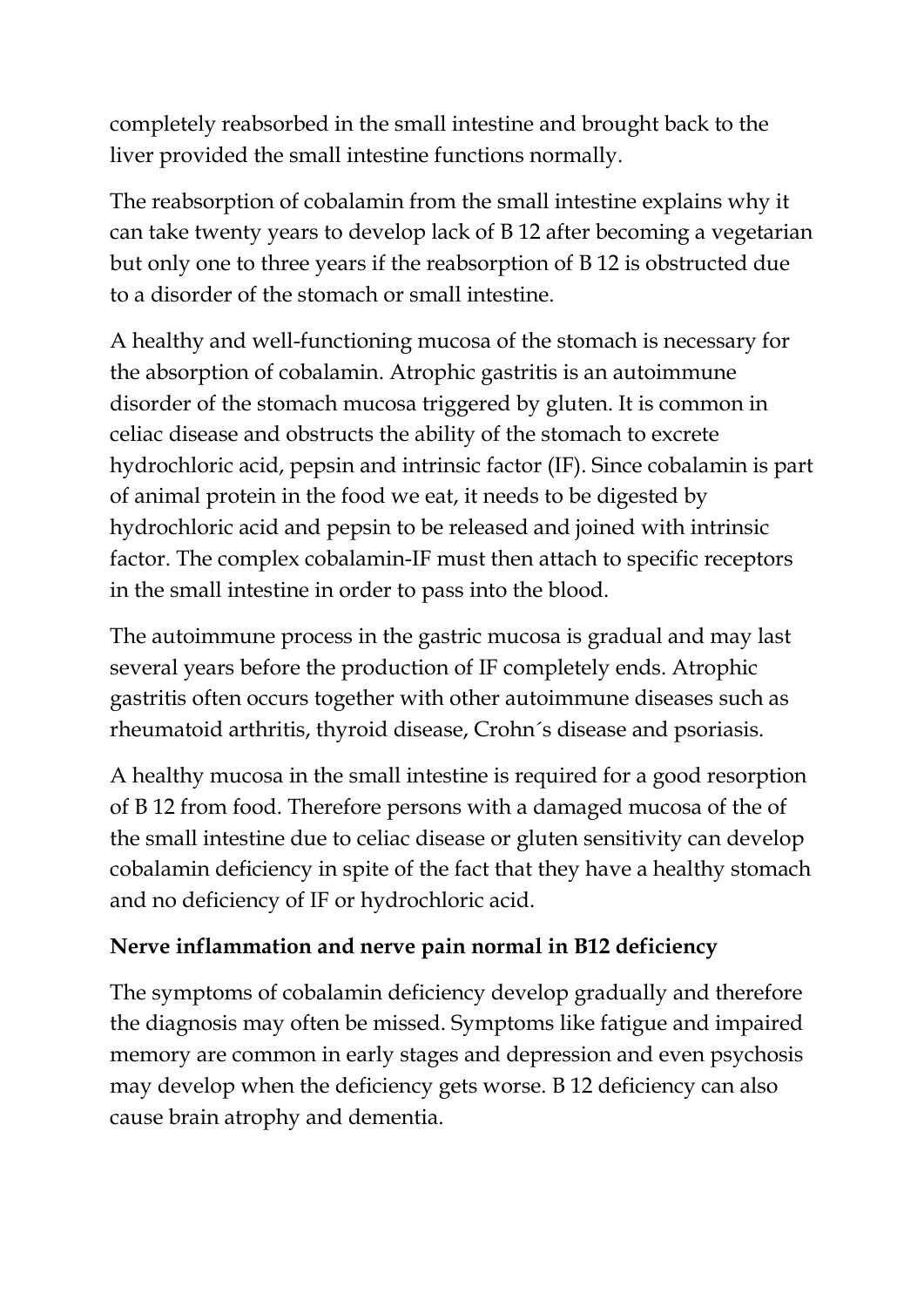Neurological symptoms are caused by nerve inflammation and may be the first symptoms to appear. They may begin as numbness and creeping sensations in the toes that later ascend along the legs. There may also be poor circulation and coldness of the feet and the hands. Often there is nerve pain which may become severe in the feet and the legs. Nerve pain in the neck and back of the head, the forehead and the face is also common.

Inflammation of the brain nerves is common in cobalamin deficiency, which can cause symptoms such as impairment of hearing, vision, balance and articulation. If the optic nerve is affected vision will deteriorate and in the same way balance or hearing may suffer if the vestibular nerve is inflamed. Inflammation of the trigeminus nerve is common and it may cause poor articulation in children and pain in the forehead and face in adults.

There may also be inflammation in the nerves of the inner organs due to cobalamin deficiency. There may be fibrillation or uneven heart rhythm if the nerves of the heart are affected. There may be incontinence in adults and bed-wetting in children if the nerves of the bladder are affected. If the vagus nerve responsible for the mobility of the intestines is affected there may be constipation, which may become severe.

Anemia due to lack of B 12 is not as common as the symptoms stated above and may appear later than other symptoms. In many cases there is also an iron deficiency anemia which does not improve by iron supplement. In some cases there may be reduced production of thrombocytes in the bone marrow causing a bleeding tendency.

A specific symptom of cobalamin deficiency is a read and glossy tongue cause by reduced regeneration of the mucosa of the tongue.

#### **B 12 deficiency in children**

Mothers with severe lack of B 12 will pass on B 12 deficiency to their children. Symptoms of B 12 deficiency during pregnancy might be toxaemia and hypertension. If the mother has depleted her B 12 stores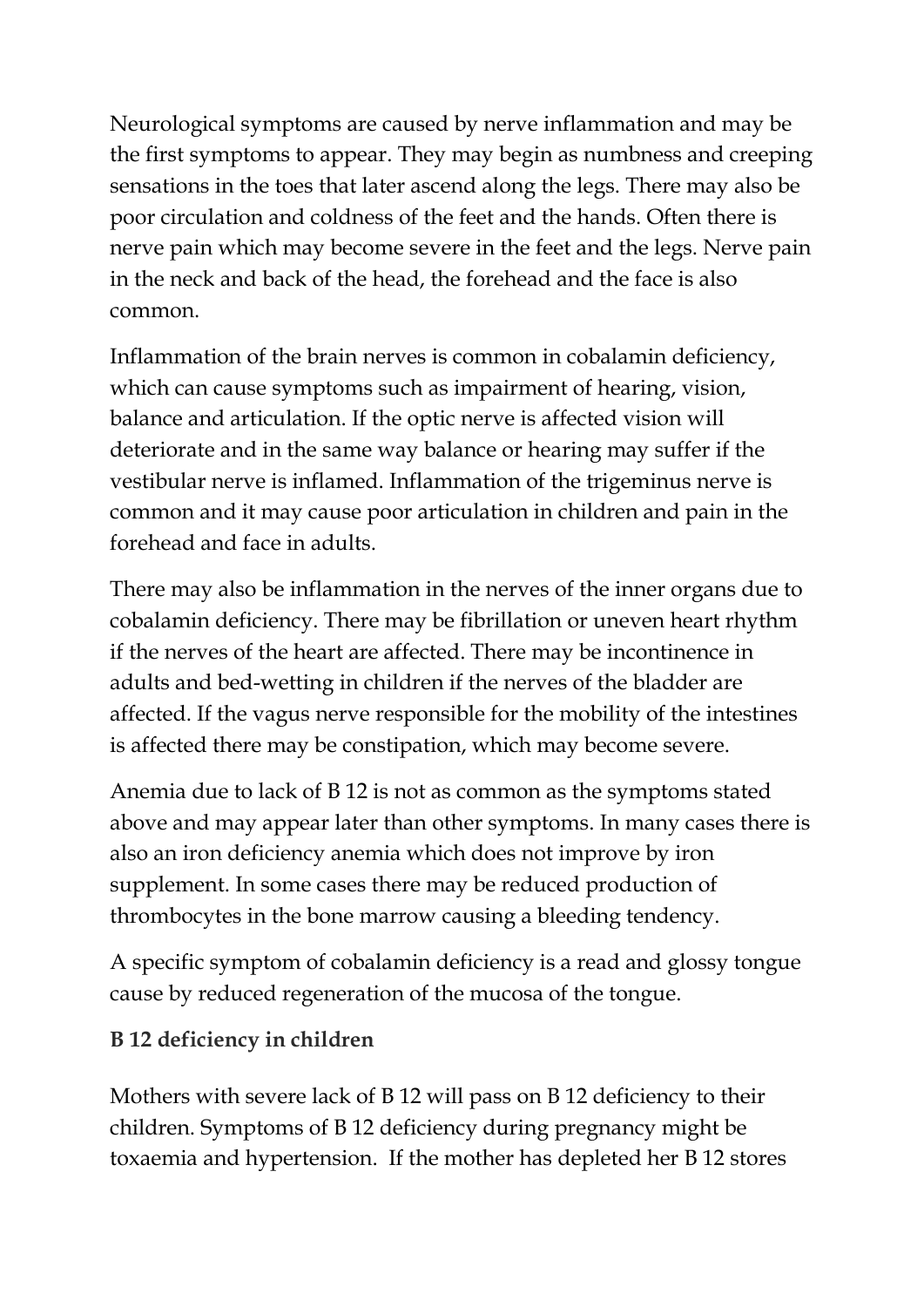there is no B 12 in the breast milk. For this reason breastfeeding infants may develop disabling B 12 deficiency. Normally they get symptoms after 4-12 months, in severe cases earlier. In many cases these infants continue breastfeeding and refuse infant formula or normal food, which makes the lack of B 12 worse. Other symptoms may be hypotonic muscles, feeding difficulties, developmental delay, failure to thrive, lethargy, irritability, involuntary movements, seizures and cerebral atrophy. Involuntary movements and seizures may sometimes be the initial symptoms of Vitamin B12 deficiency.Infants who have severe lack of B 12 for a long time get impaired motor and cognitive development. Some children who got B 12 deficiency from their mother may manage much better and get symptoms later.

B 12 deficiency can be seen in both small and older children, e.g. those who have been treated for seizures as infants with B 12 for a period. Also children with celiac disease or gluten sensitivity and obstructed absorption of B 12 run the risk of developing deficiency. The symptoms may be fatigue, apathy, depression, attention and concentration difficulties. Such children seldom get a correct diagnosis. Instead they are diagnosed with ADD and treated with central stimulants. Children who are bed-wetters may have problems to control the bladder due to nerve inflammation caused by B 12 deficiency.

B 12 deficiency is common in autistic children because of poor absorption and restricted diet. If they are given methyl cobalamin there will be improvement of awareness, communication and speech.

#### **Diagnosis and treatment with B 12**

B 12 deficiency can be diagnosed with blood tests which may not always be reliable. If there are symptoms of deficiency, values below 550-600 pg/ml should be treated as a sign of deficiency. The problem with blood tests is that they don't give information about the amount of B 12 in the liver, where B 12 is stored. In severe B 12 deficiency there is also deficiency of cobalt and molybdenum which can be measured by bio resonance. Such deficiency indicates that the stores of B 12 have been depleted. Moreover bio resonance can also be used to diagnose nerve